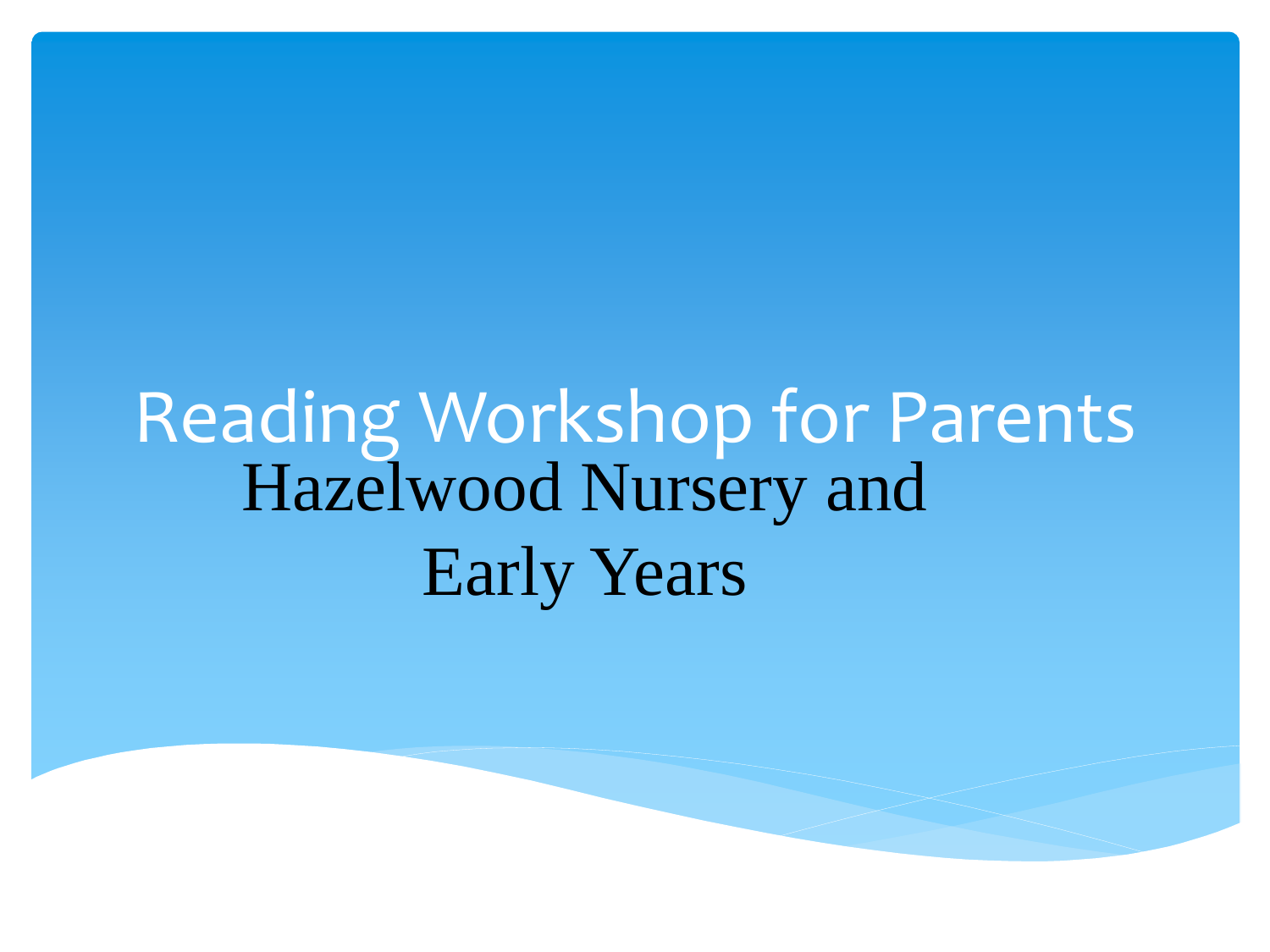# What is Reading?

making meaning of print

more than just matching sounds to a letter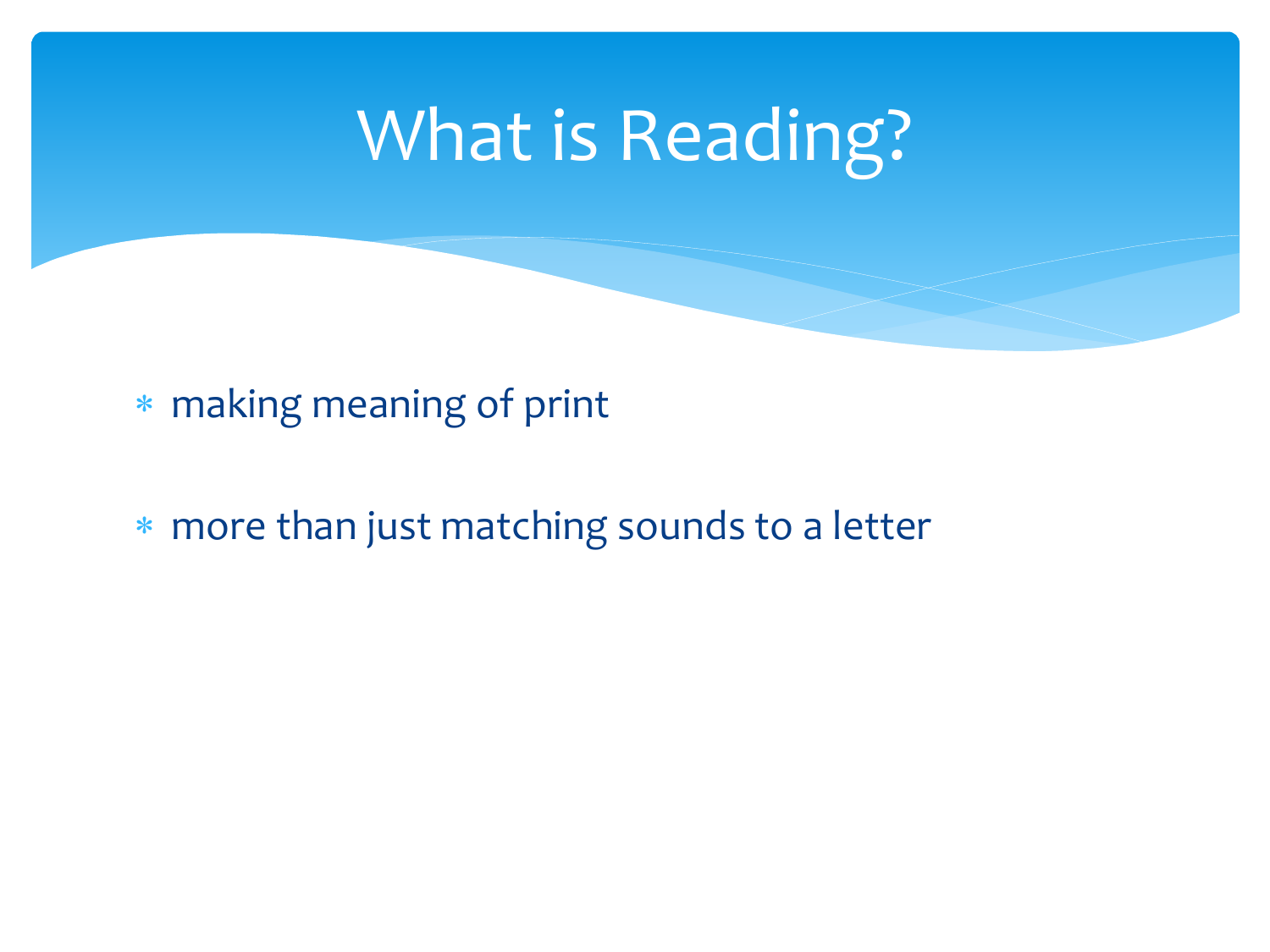Our children as readers What do we want from our children?

- To read for pleasure
- To be able to sight-read fluently (at appropriate age)
- To be able to summarise what has been read
- \* To read with understanding
- To read with expression
- To be able to choose what they would like to read for themselves
- To have reasons for preferences in what they read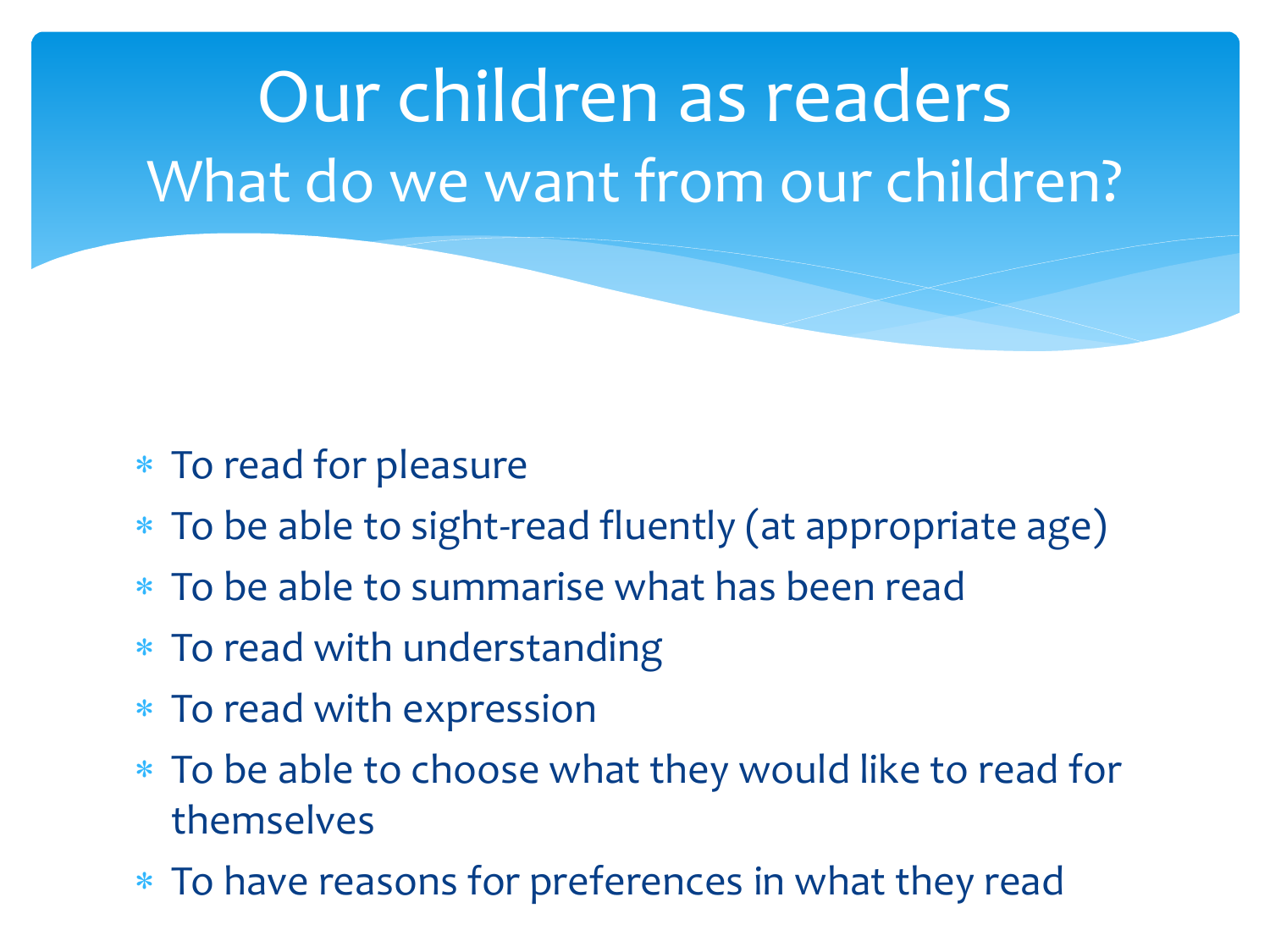# Reading at HNEY

- Phonics session reading- uses the RWI scheme and reading books
- Books- home and school- linked to RWI assessments
- Timetabled slots for every child at the early stages of reading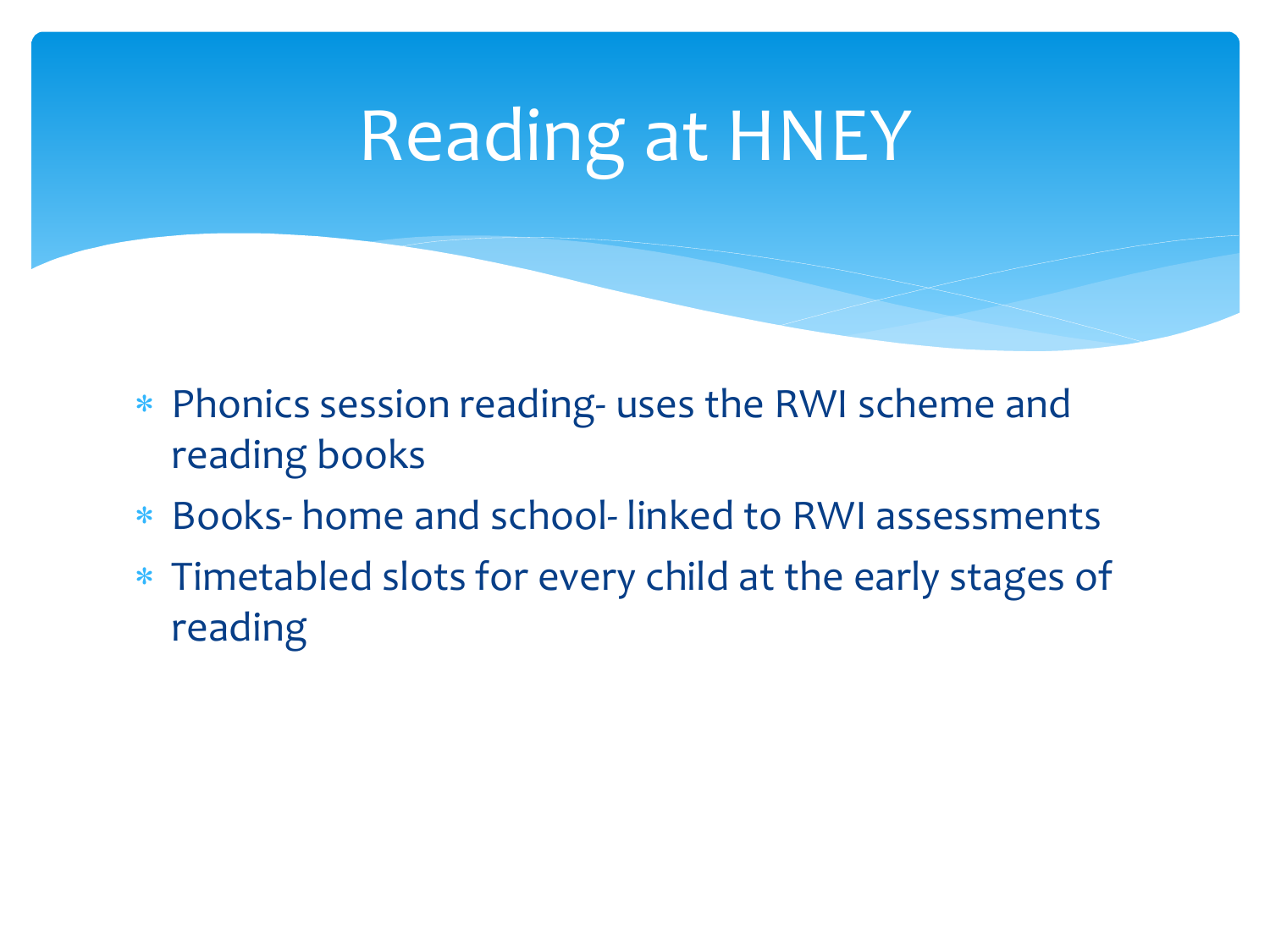#### Comprehension

- Reading is not just about reading the words on the page.
- We want our children to be able to understand what they have read.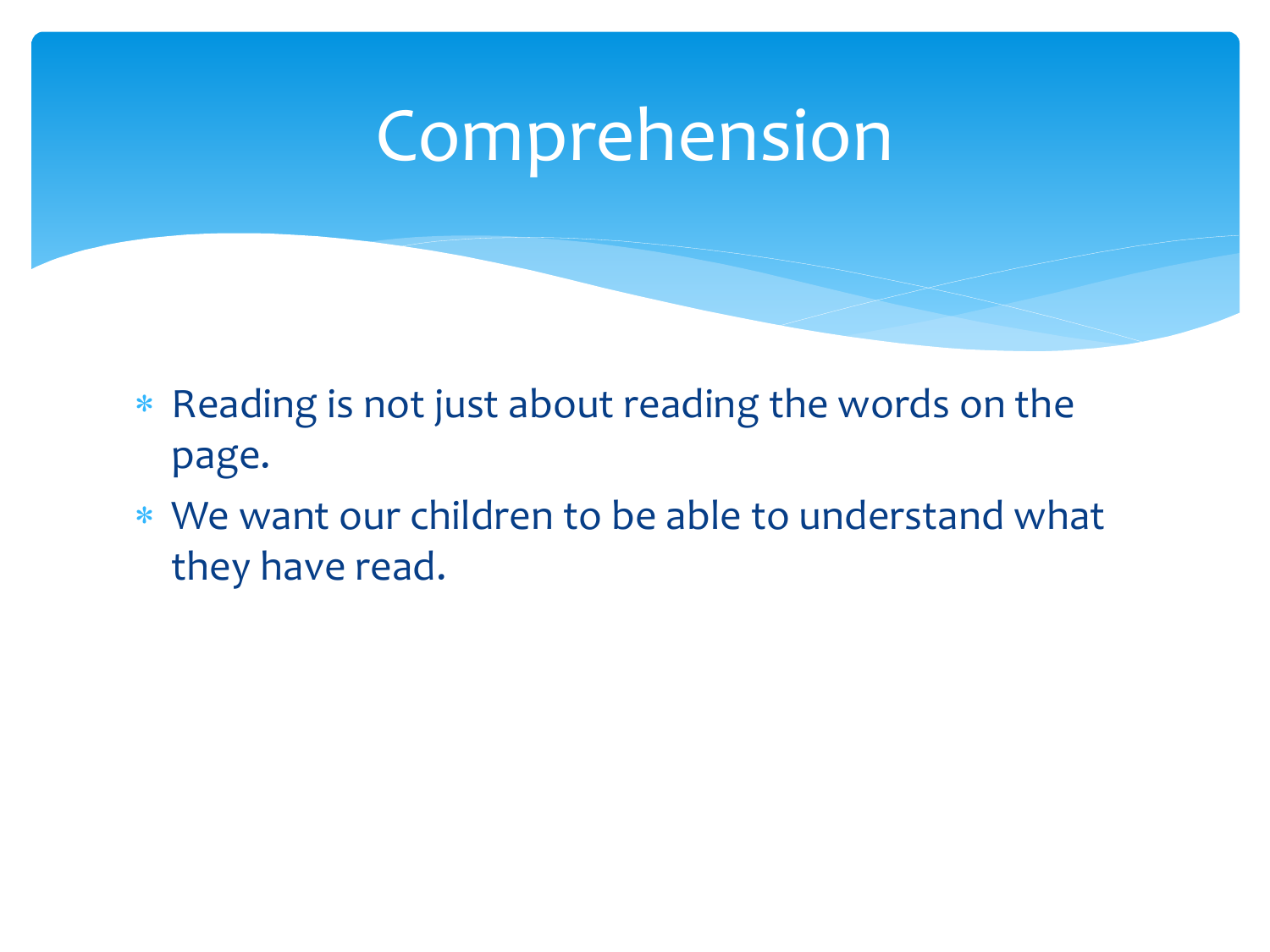### Comprehension continued

| <b>Book introduction</b>                                                                   | Understanding what you have read             | <b>Recalling information from the</b><br>book |
|--------------------------------------------------------------------------------------------|----------------------------------------------|-----------------------------------------------|
| Who is the author?                                                                         | What do you think is happening here?         |                                               |
| What can you see on the front cover?                                                       | What happened in the story?                  | Where does the story take<br>place?           |
| What do you think this book is going to be<br>about?                                       | What might this mean?                        | What did he/she/it look like?                 |
|                                                                                            | Which part of the story best describes the?  | Who was he/she/it?                            |
| Does the blurb give us any more clues?                                                     | Which words or phrases do this?              | Where did he/she/it live?                     |
| Who do you think the characters are going to be?                                           | What part of the story do you like the best? | Who are the characters in the                 |
|                                                                                            |                                              | book?                                         |
| <b>Giving reasons</b>                                                                      | <b>Discussing the story</b>                  |                                               |
| What makes you think that?                                                                 | Could this book be better?                   |                                               |
| How do you feel about?                                                                     | Is it as good as?                            |                                               |
| Can you explain why?                                                                       | Which did you prefer? Why?                   |                                               |
| I wonder why the author?                                                                   | Who was your favourite character?            |                                               |
| Which words has the author used to show that<br>this character is funny/naughty/mean/kind? | Which was your favourite part of the story?  |                                               |
|                                                                                            |                                              |                                               |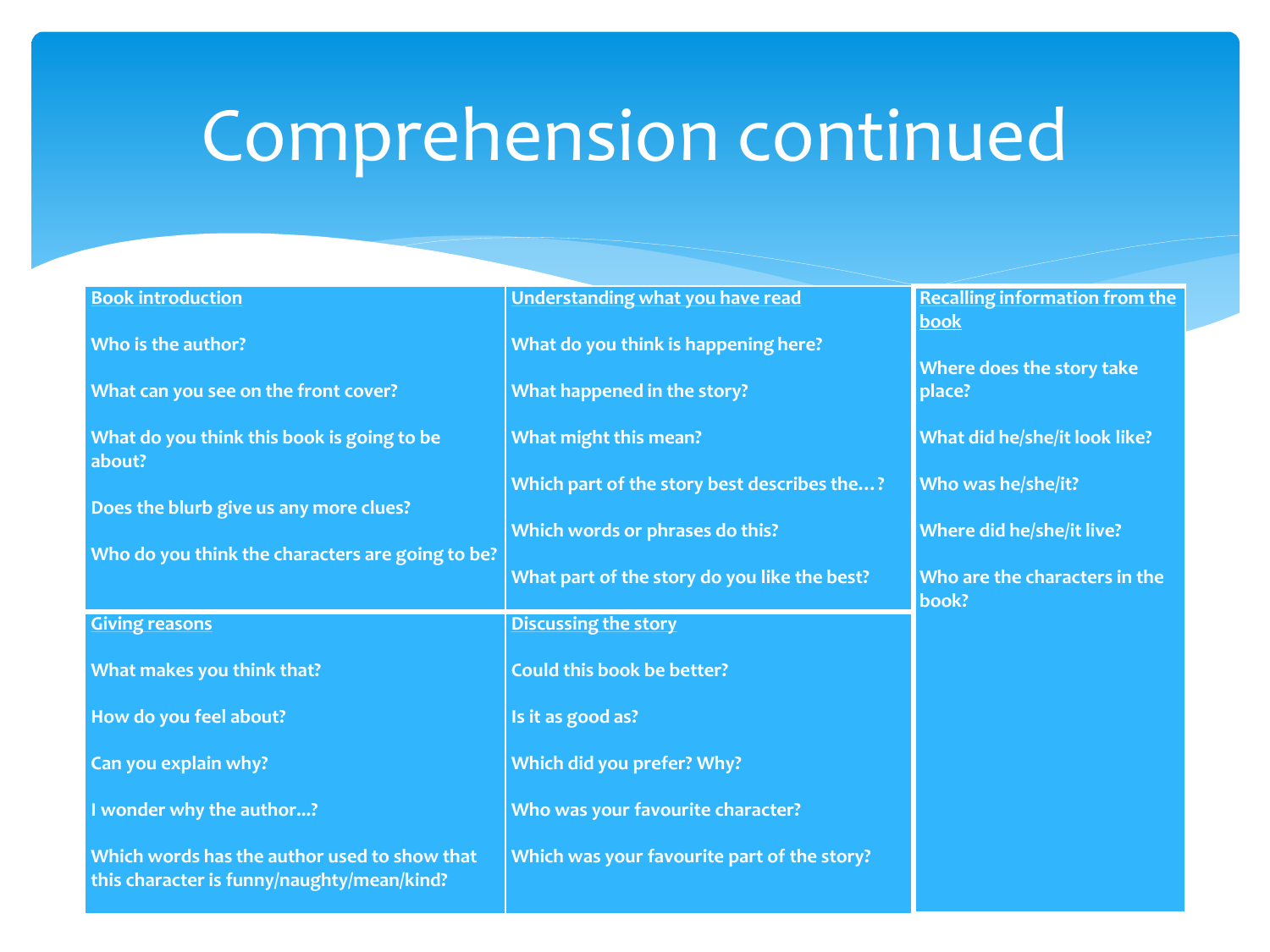### Non-fiction comprehension

- What fact(s) did you enjoy learning about the most?
- Of the information you learned, which would you like to share with someone else?
- Would you like to read more books about this topic? Why?
- What else would you like to learn about this topic?
- What pictures or illustrations did you findinteresting? Why?
- Is this book like any other book that you have read? If so, how are they alike? How are they different? Which one did you like better? Why?
- What kind of research do you think the author had to do to write this book?
- What questions would you ask the author if you ever had the opportunity to meet him/her?
- \* How can you learn more about this topic?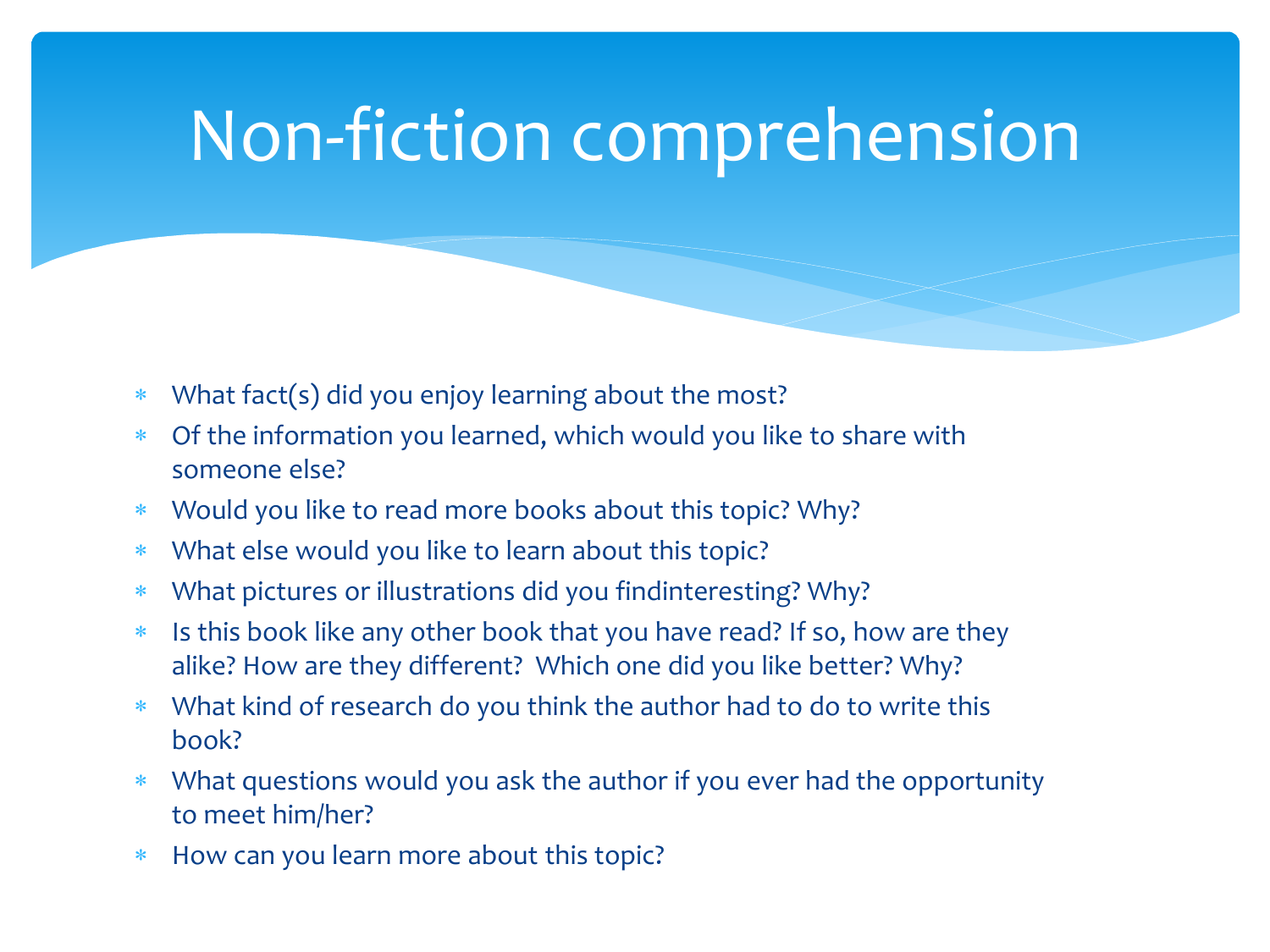# Learning to Read

- \* It takes time.
- Children develop at different rates.
- Please don't compare.
- Don't pressurise, it should be a fun new skill to learn.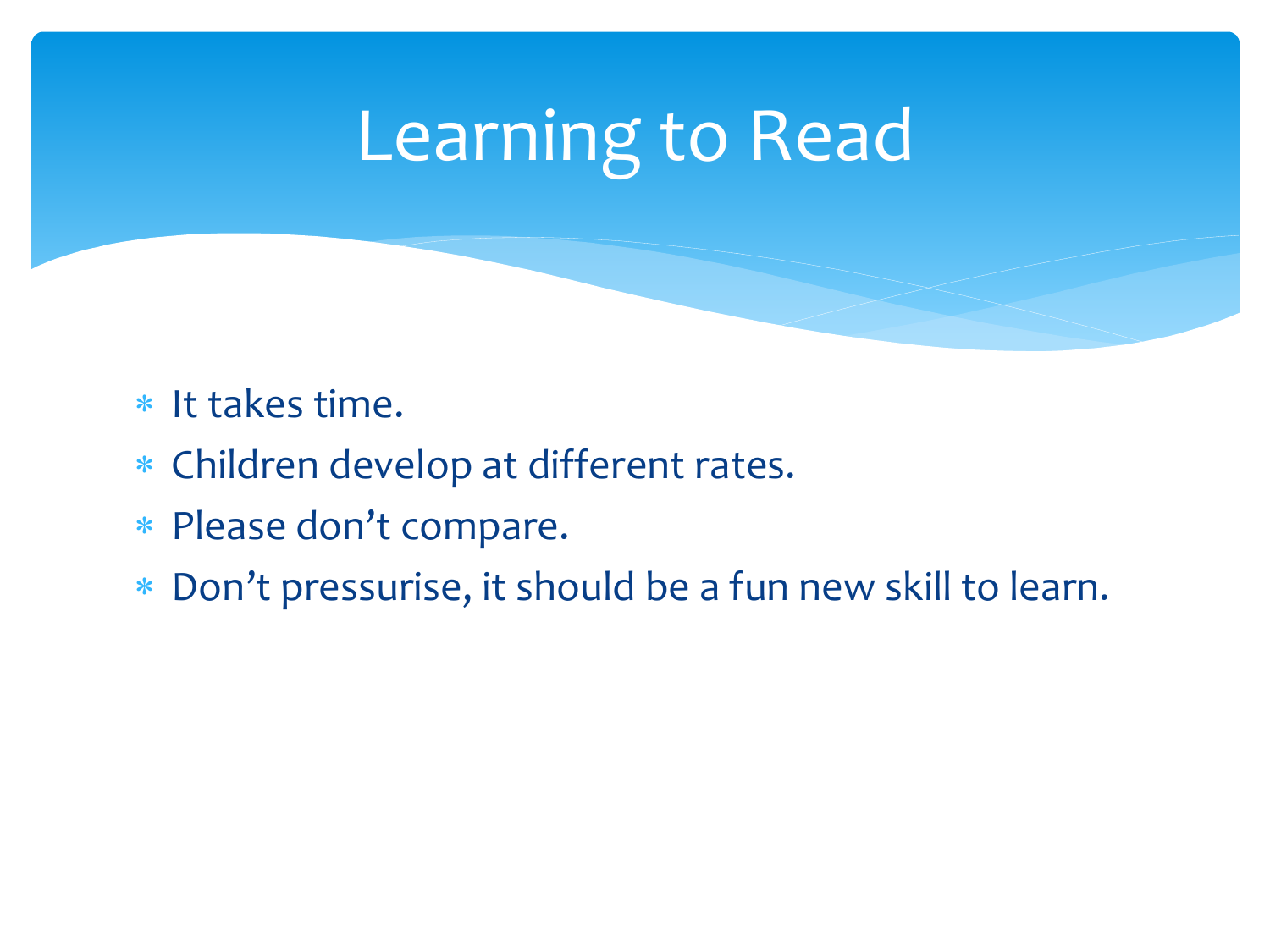# Reading the Environment



 not all reading is in books

- surrounded by print that communicates a message
- alert your child to uses of print in the environment
- point out signs and labels



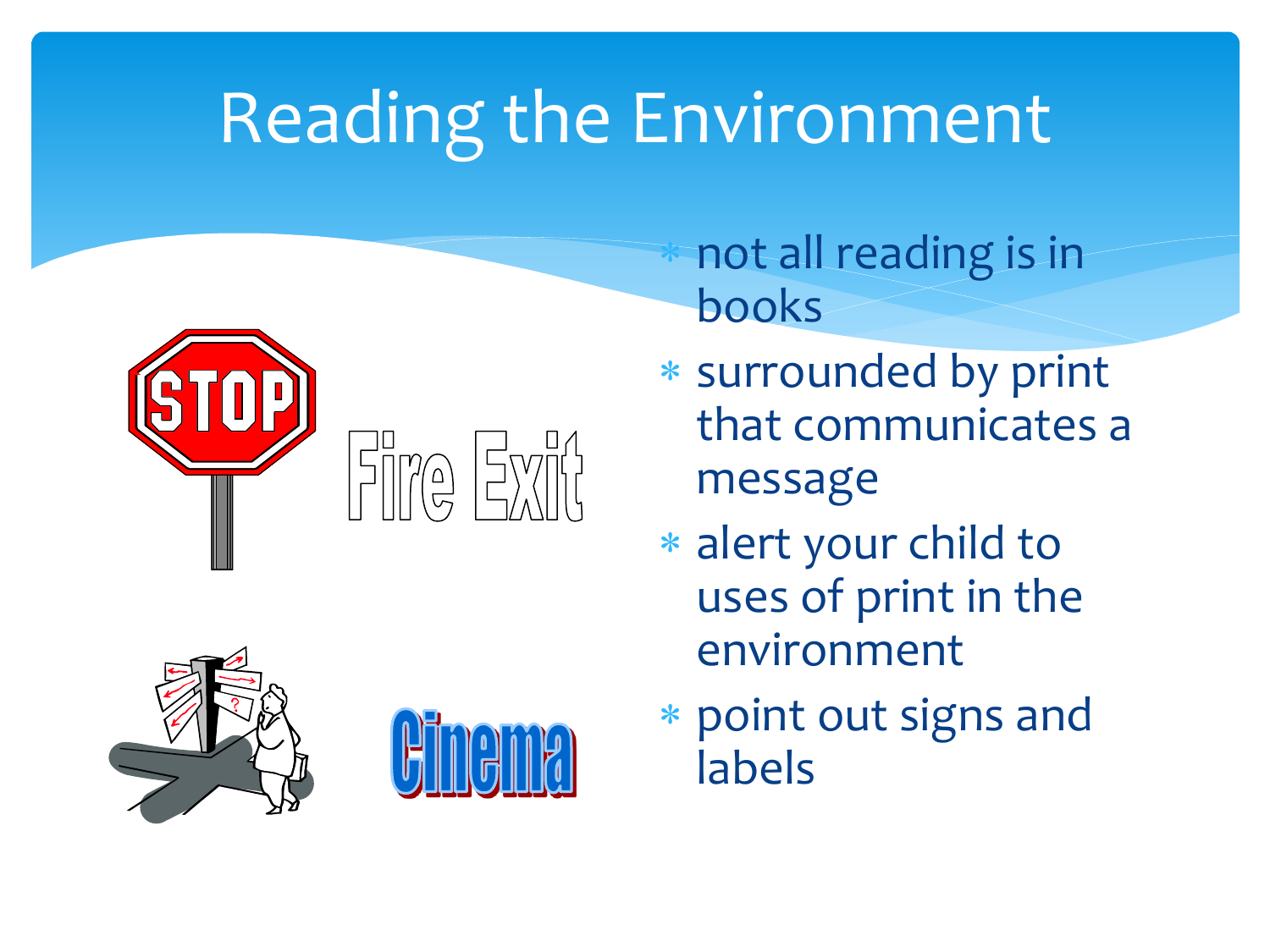#### How can you help?

- 10 minutes reading at home each day makes a big difference.
- Positive encouragement.
- If your child makes a mistake whilst reading, don't correct straight away. They may work it out for themselves once finished. If not discuss afterwards.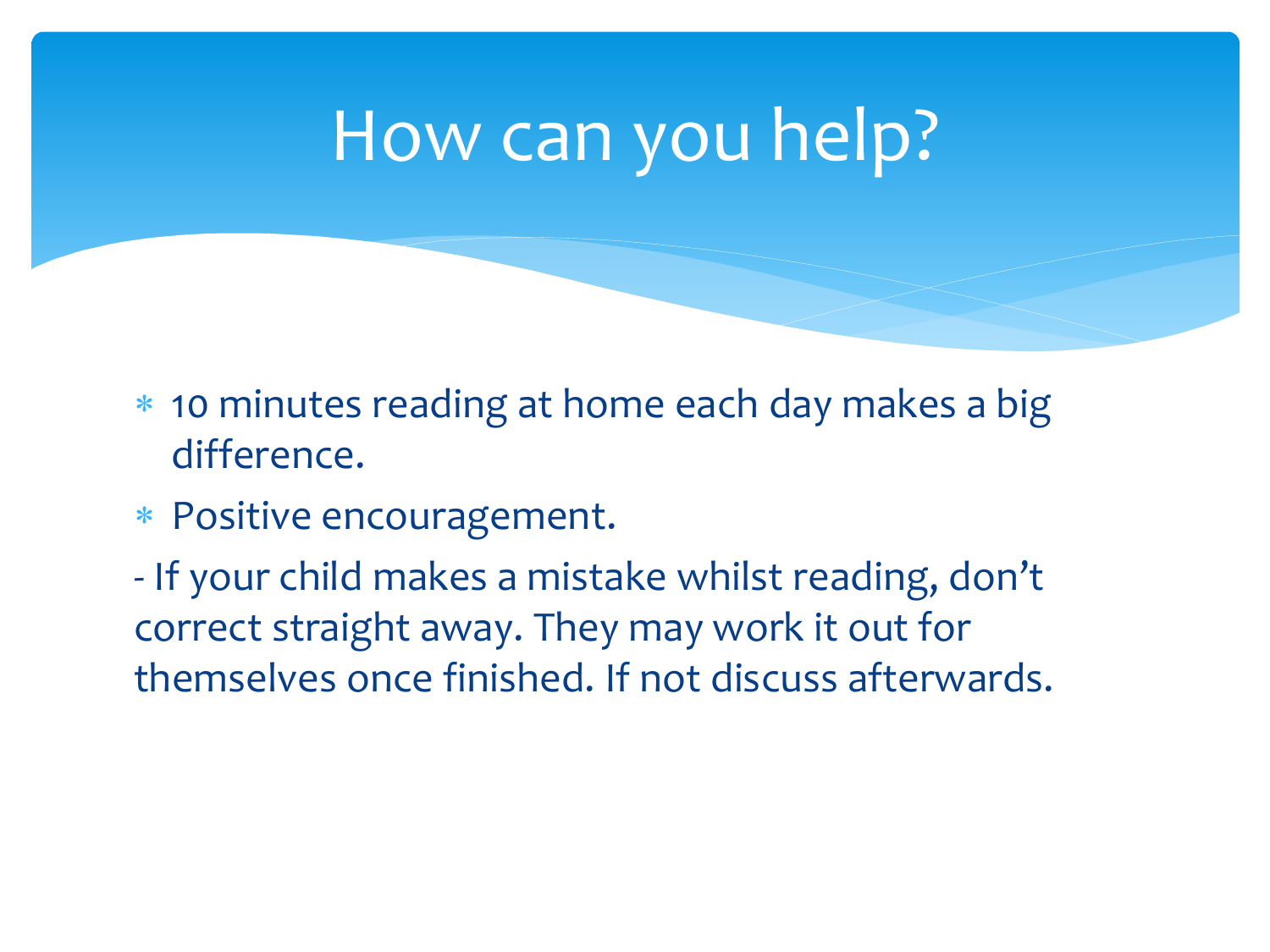

- Choose a quiet time to read
- Make reading enjoyable
- Maintain the flow
- Regular practice
- Talk about the books
- Make use of the Library
- Variety is important
- *Be positive and patient*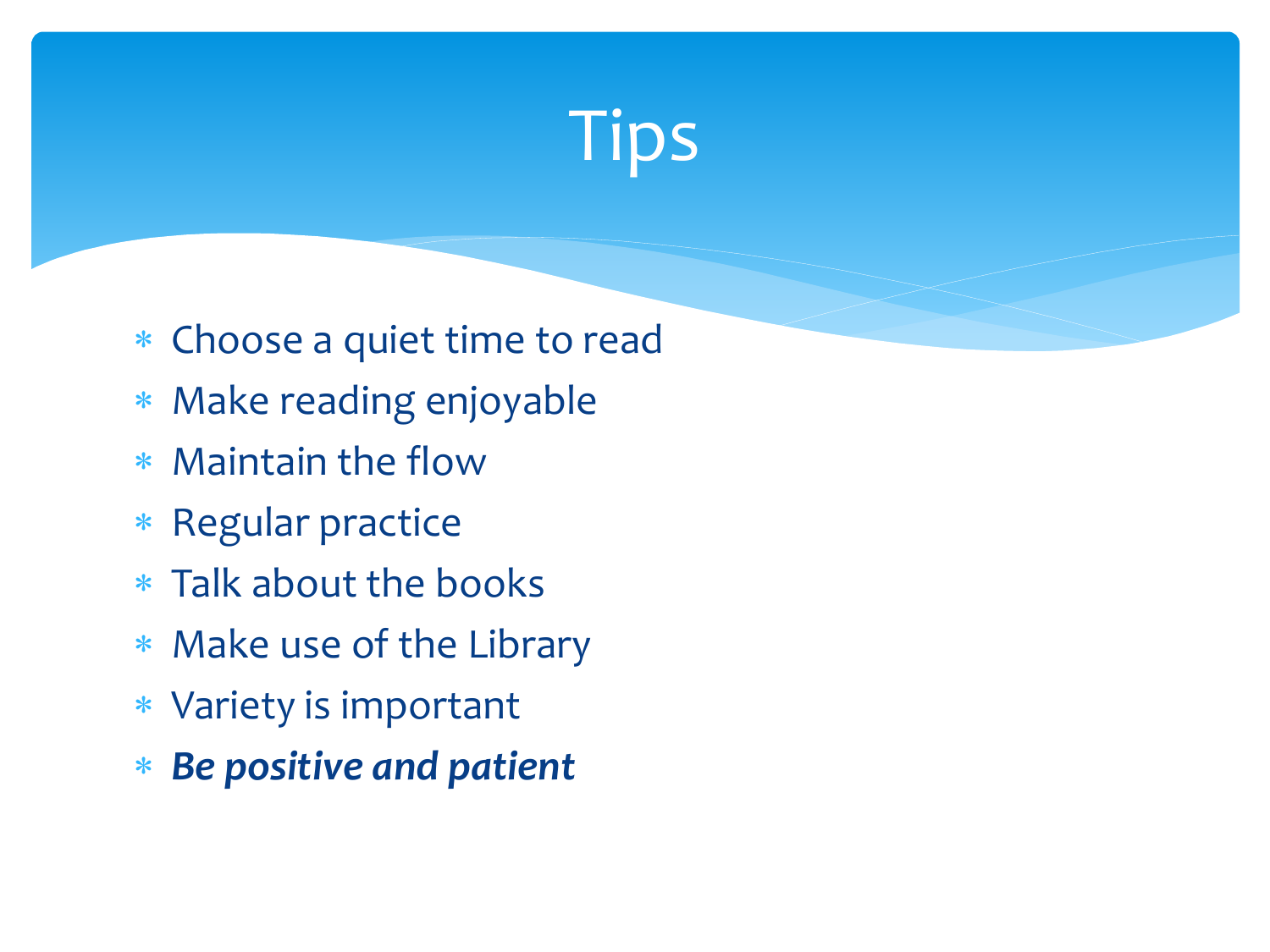

What is this word?

ghoti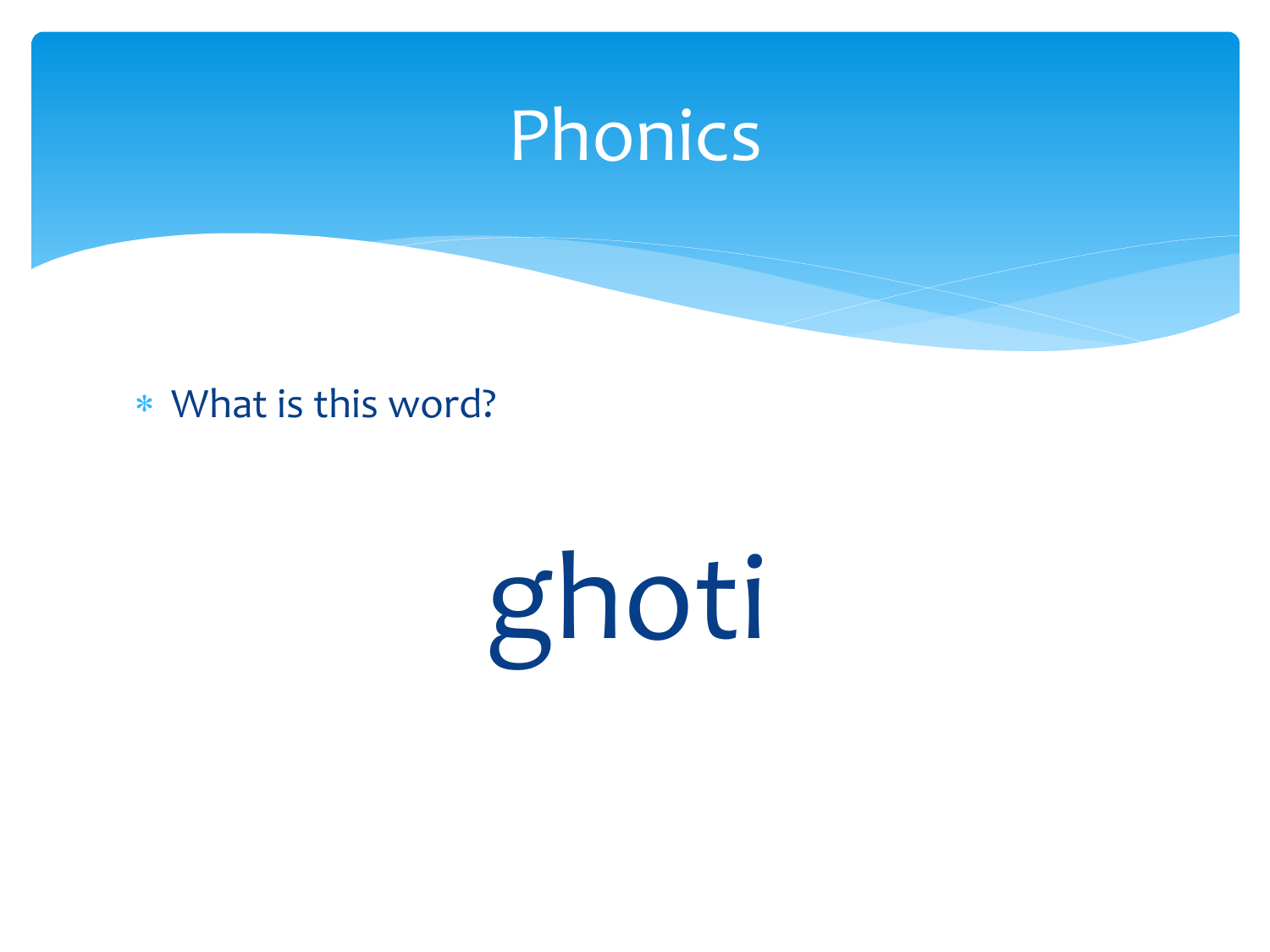

#### fish

'f' as in rough 'i' as in women 'sh' as in station